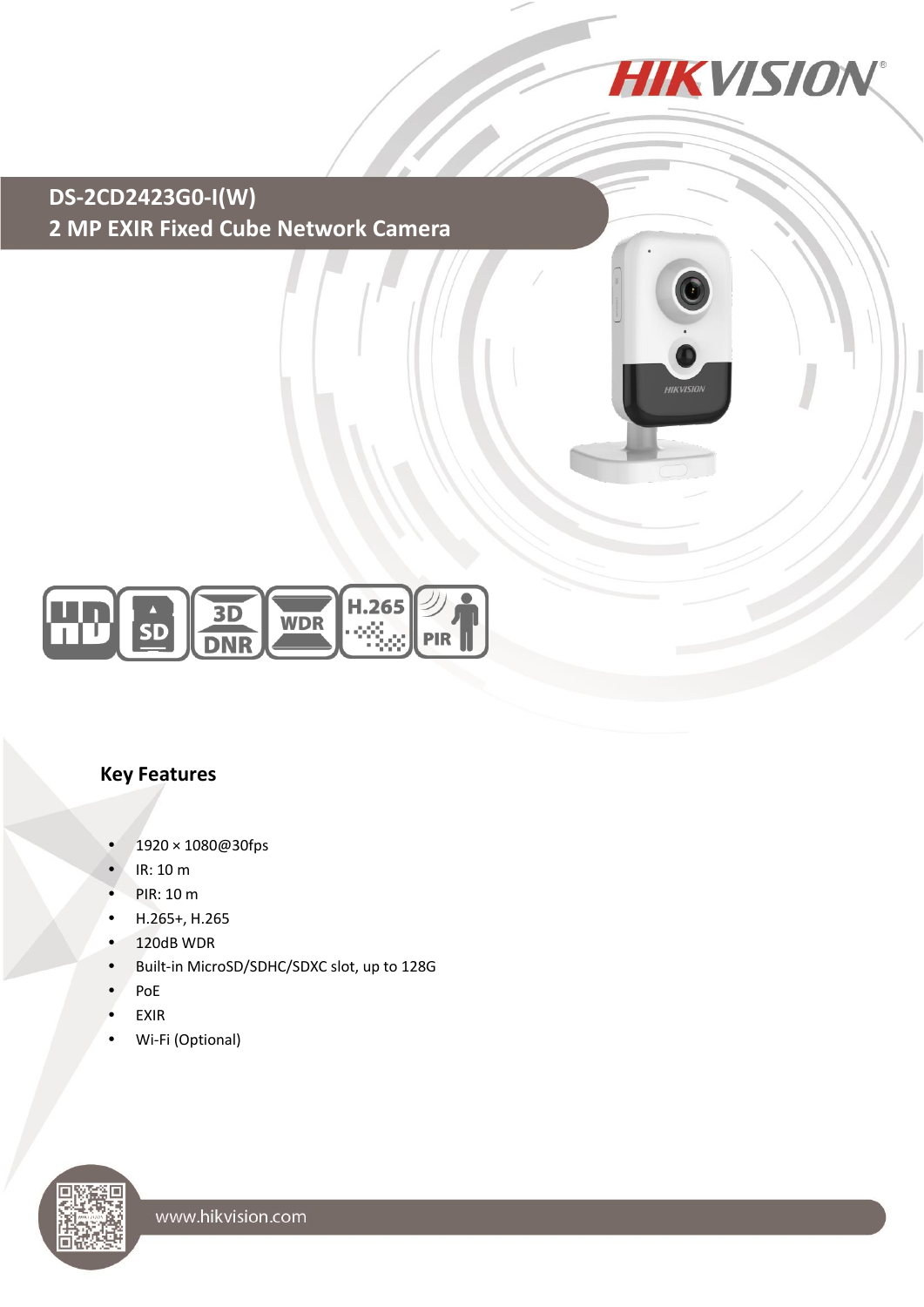

## **Specifications**

Y

| Camera                      |                                                                                                                            |  |
|-----------------------------|----------------------------------------------------------------------------------------------------------------------------|--|
| Image Sensor                | 1/2.7" Progressive Scan CMOS                                                                                               |  |
| Min. Illumination           | Color: 0.01 Lux @ (F1.2, AGC ON), 0.028 lux @ (F2.0, AGC ON), 0 lux with IR                                                |  |
| Shutter Speed               | 1/3 s to 1/100,000 s                                                                                                       |  |
| Slow Shutter                | Yes                                                                                                                        |  |
| Day & Night                 | IR Cut Filter                                                                                                              |  |
| Digital Noise Reduction     | 3D DNR                                                                                                                     |  |
| <b>WDR</b>                  | 120dB                                                                                                                      |  |
| 3-Axis Adjustment           | Pan: 0° to 360°, tilt: 0° to 90°, rotate: 0° to 360°                                                                       |  |
| Lens                        |                                                                                                                            |  |
| Focal length                | $2.8$ mm                                                                                                                   |  |
| Aperture                    | F <sub>2.0</sub>                                                                                                           |  |
| <b>FOV</b>                  | 2.8 mm: horizontal FOV: 114°, vertical FOV: 62°, diagonal FOV: 135°                                                        |  |
| Lens Mount                  | M12                                                                                                                        |  |
| IR                          |                                                                                                                            |  |
| IR Range                    | 10 <sub>m</sub>                                                                                                            |  |
| Wavelength                  | 850nm                                                                                                                      |  |
| PIR                         |                                                                                                                            |  |
| Angle                       | Horizontal: 90°, Vertical: 80°                                                                                             |  |
| PIR Range                   | 10 <sub>m</sub>                                                                                                            |  |
| <b>Compression Standard</b> |                                                                                                                            |  |
| Video Compression           | Main stream: H.265/H.264<br>Sub-stream: H.265/H.264/MJPEG<br>Third stream: H.265/H.264                                     |  |
| H.264 Type                  | Main Profile/High Profile                                                                                                  |  |
| $H.264+$                    | Yes                                                                                                                        |  |
| H.265 Type                  | Main Profile                                                                                                               |  |
| $H.265+$                    | Yes                                                                                                                        |  |
| Video Bit Rate              | 256 Kbps to 16 Mbps                                                                                                        |  |
| Audio Compression           | G722.1/G711ulaw/G711alaw/G726/MP2L2/PCM                                                                                    |  |
| Audio Bit Rate              | 64Kbps(G.711)/16Kbps(G.722.1)/16Kbps(G.726)/32-160Kbps(MP2L2)                                                              |  |
| <b>Smart Feature-set</b>    |                                                                                                                            |  |
| <b>Behavior Analysis</b>    | Line crossing detection, intrusion detection                                                                               |  |
| <b>Face Detection</b>       | Yes                                                                                                                        |  |
| Region of Interest          | Support 1 fixed region for main stream and sub-stream separately                                                           |  |
| <b>Image</b>                |                                                                                                                            |  |
| Max. Resolution             | $1920 \times 1080$                                                                                                         |  |
| Main Stream                 | 50Hz: 25fps (1920 × 1080, 1280 × 960, 1280 × 720)<br>60Hz: 30fps (1920 × 1080, 1280 × 960, 1280 × 720)                     |  |
| Sub-Stream                  | 50Hz: 25fps (640 × 480, 640 × 360, 320 × 240)<br>60Hz: 30fps (640 × 480, 640 × 360, 320 × 240)                             |  |
| <b>Third Stream</b>         | 50Hz: 25fps (1920 × 1080, 1280 × 720, 640 × 360, 352 × 288)<br>60Hz: 30fps (1920 × 1080, 1280 × 720, 640 × 360, 352 × 240) |  |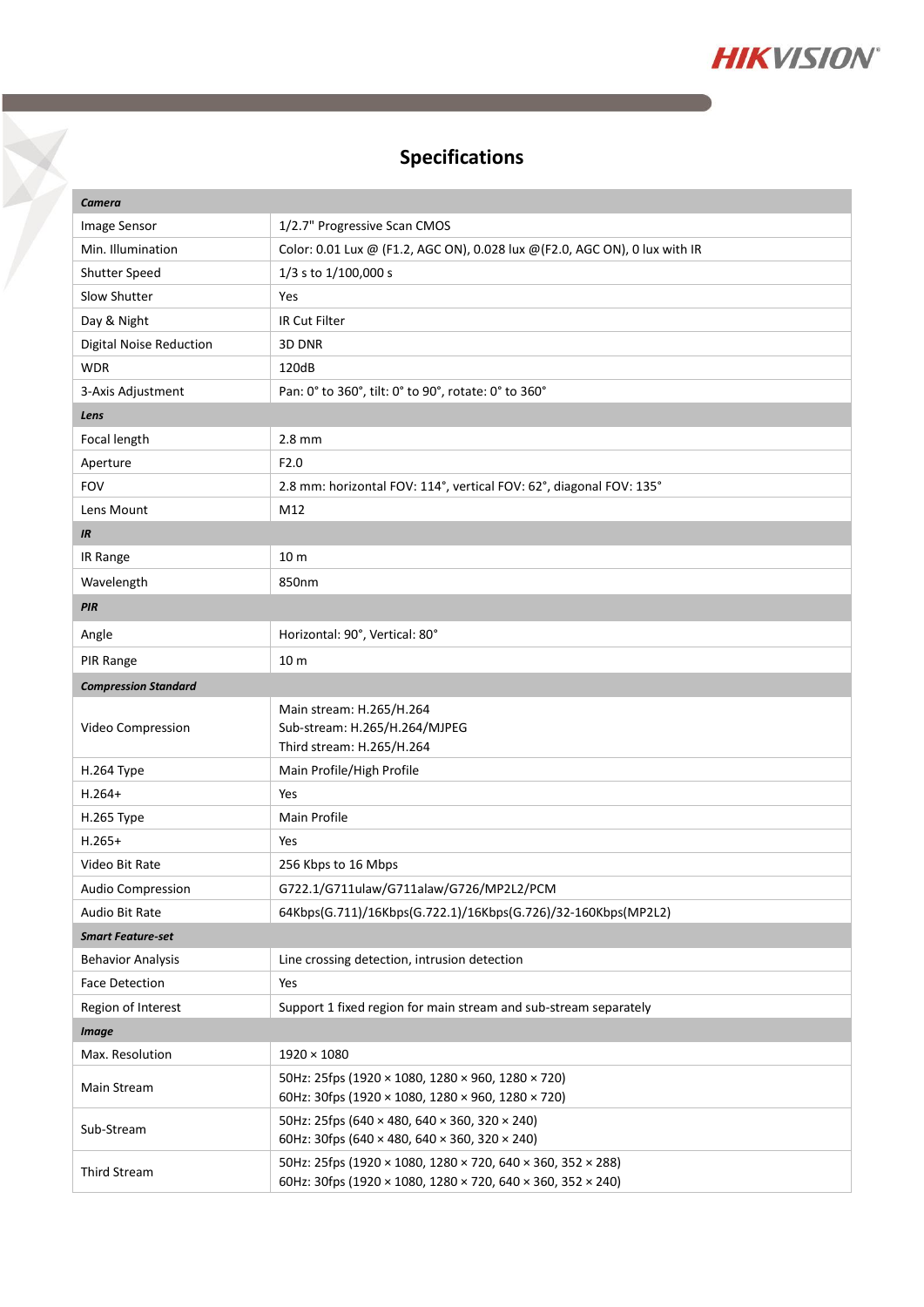

| <b>Image Setting</b>                   | Rotate mode, saturation, brightness, contrast, sharpness adjustable by client software or web<br>browser                          |  |
|----------------------------------------|-----------------------------------------------------------------------------------------------------------------------------------|--|
| Image Enhancement                      | BLC/3D DNR                                                                                                                        |  |
| Day/Night Switch                       | Day/Night/Auto/Schedule                                                                                                           |  |
| <b>Network</b>                         |                                                                                                                                   |  |
| Network Storage                        | Support MicroSD/SDHC/SDXC card (128G), local storage and NAS (NFS, SMB/CIFS), ANR                                                 |  |
| Alarm Trigger                          | Motion detection, video tampering, network disconnected, IP address conflict, HDD full, HDD error,<br>PIR, illegal login          |  |
| Protocols                              | TCP/IP, ICMP, HTTP, HTTPS, FTP, DHCP, DNS, DDNS, RTP, RTSP, RTCP, PPPOE, NTP, UPnP™, SMTP,<br>SNMP, IGMP, QoS, IPv6               |  |
| <b>General Function</b>                | One-key reset, anti-flicker, three streams, heartbeat, mirror, password protection, privacy mask,<br>watermark, IP address filter |  |
| API                                    | ONVIF (PROFILE S, PROFILE G), ISAPI                                                                                               |  |
| Simultaneous Live View                 | Up to 6 channels                                                                                                                  |  |
|                                        | Up to 32 users                                                                                                                    |  |
| User/Host                              | 3 levels: Administrator, Operator and User                                                                                        |  |
| Client                                 | iVMS-4200, Hik-Connect, iVMS-5200, iVMS-4500                                                                                      |  |
| Web Browser                            | IE8+, Chrome 31.0-44, Firefox 30.0-51, Safari 8.0+                                                                                |  |
| <b>Interface</b>                       |                                                                                                                                   |  |
| Audio                                  | 1 built-in mic, 1 built-in speaker, mono sound                                                                                    |  |
| <b>Communication Interface</b>         | 1 RJ45 10M/100M self-adaptive Ethernet port                                                                                       |  |
| On-board storage                       | Built-in Micro SD/SDHC/SDXC slot, up to 128G                                                                                      |  |
| <b>SVC</b>                             | Support H.264 and H.265 encoding                                                                                                  |  |
| <b>Reset Button</b>                    | Yes                                                                                                                               |  |
| $Wi$ -Fi $(-W)$                        |                                                                                                                                   |  |
| Wireless Standards                     | IEEE 802.11b/g/n                                                                                                                  |  |
| <b>Frequency Range</b>                 | 2.412 GHz to 2.4835 GHz                                                                                                           |  |
| Channel Bandwidth                      | 20M/40M                                                                                                                           |  |
| Protocols                              | 802.11b: DOPSK, DBPSK, CCK<br>802.11g/n: OFDM/64-QAM, 16-QAM, QPSK, BPSK                                                          |  |
| Security                               | WPA, WPA2                                                                                                                         |  |
| <b>Transfer Rates</b>                  | 11b: 11Mbps, 11g: 54Mbps, 11n: up to 150Mbps                                                                                      |  |
| <b>Wireless Range</b>                  | 50 m                                                                                                                              |  |
| <b>Audio</b>                           |                                                                                                                                   |  |
| <b>Environment Noise Filtering</b>     | Yes                                                                                                                               |  |
| Audio Sampling Rate                    | 8 kHz/16 kHz/32 kHz/44.1 kHz/48 kHz                                                                                               |  |
| <b>General</b>                         |                                                                                                                                   |  |
| <b>Operating Conditions</b>            | -10 °C to +40 °C (14 °F to +104 °F), Humidity 95% or less (non-condensing)                                                        |  |
| Power Supply                           | 12 VDC ± 25%, PoE (802.3af, class 3)                                                                                              |  |
|                                        | 12 VDC, 0.5A, max. 6W, $\Phi$ 5.5 mm coaxial plug power                                                                           |  |
| Consumption<br>Power<br>and<br>Current | PoE (802.3af, 36V to 57V), 0.2 A to 0.1 A, max. 7W                                                                                |  |
| Material                               | Plastic                                                                                                                           |  |
| Dimensions                             | 102.8 mm × 65.2 mm × 32.6 mm $(4.1" \times 2.6" \times 1.3")$                                                                     |  |
| Weight                                 | Camera: Approx. 128 g (0.3 lb.)                                                                                                   |  |

### **Available Models:**